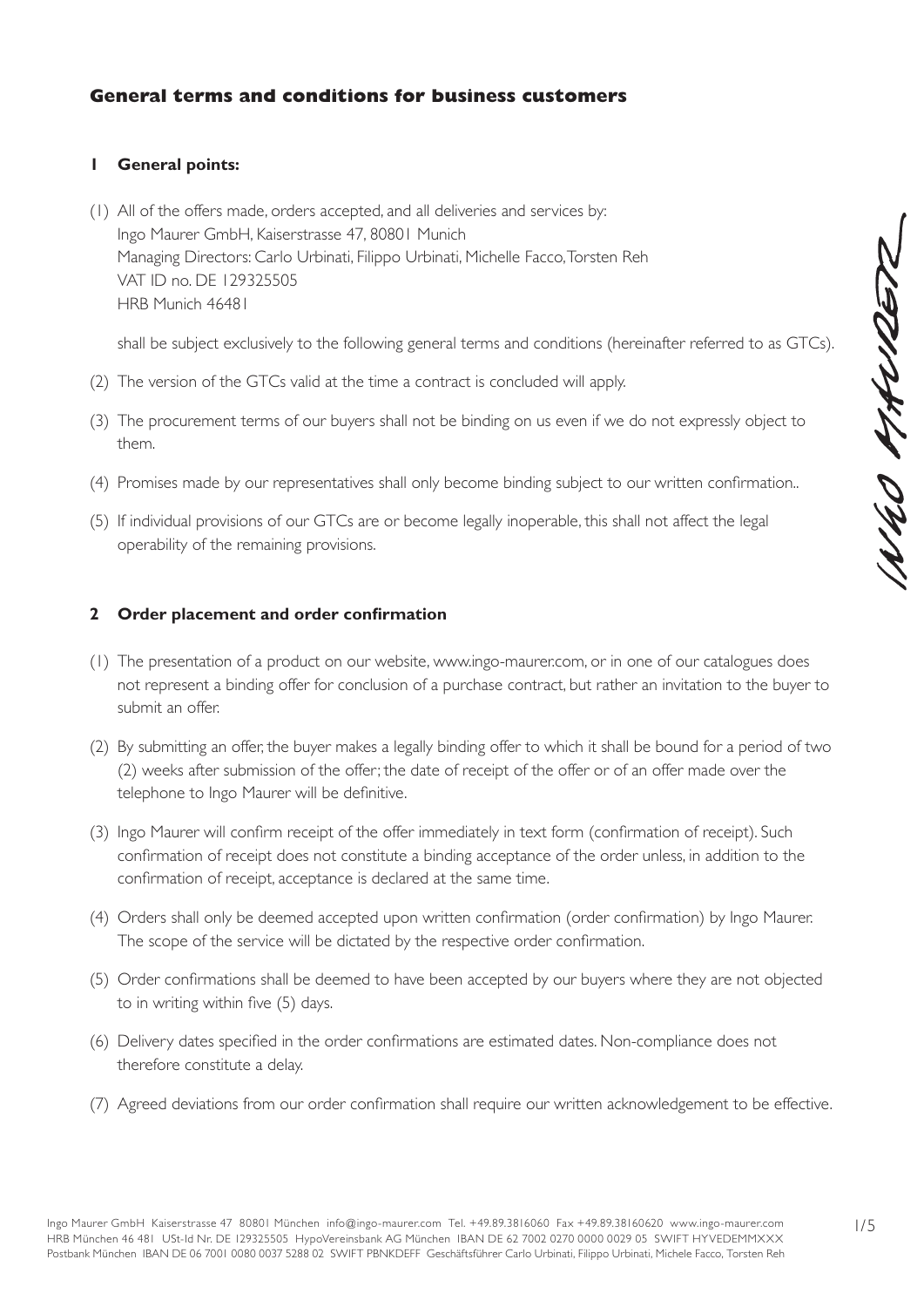# **3 Delivery and performance**

- (1) The type and route of shipment will be chosen by Ingo Maurer at its best discretion. Delivery is at the risk of the recipient.
- (2) Partial deliveries are permitted where the buyer does not expressly reject this when placing the order.
- (3) All shipments within Europe are insured against transport damages up to an amount of Euro 2,500.00.
- (4) Delayed delivery by shipping companies shall not entitle customers either to withdraw the order or to claims for compensation.

# **4 Withdrawal from a contract and compensation**

- (1) Insofar as you do not accept the performance rendered by us or refuse to pay the purchase price even though the prerequisites of section 320 of the German Civil Code do not apply, we shall be entitled, after prior warning with a deadline for payment or acceptance of a further two (2) weeks, to choose either to withdraw from the contract or to demand compensation in place of performance of the contract. Section 320 (2) of the German Civil Code shall remain unaffected by this.
- (2) We are entitled to withdraw from the contract if you have provided inaccurate information about facts essential to your creditworthiness which are likely to jeopardize our claim to performance.
- (3) Furthermore, we shall be entitled to withdraw from the contract if insolvency or composition proceedings are launched against your assets.

# **5 Warranty and liability**

- (1) Operational and traffic disruptions, failure of deliveries from our suppliers, and all cases of force majeure, including among our suppliers, shall release us from any obligation to deliver for the duration of the disruption and the extent of its effects.
- (2) If the buyer is in default of acceptance, we shall be entitled to charge all costs incurred as a result (freight, usual storage fees, etc.).
- (3) Warranty or further liability shall not apply:
	- if our products are not installed in accordance with our assembly and installation instructions,
	- if third-party accessories are used.
- (4) In the event of a defective delivery, the claim for subsequent performance shall be limited, at our discretion, to the elimination of the defect or to delivery of a defect-free item.
- (5) In all other respects, the warranty shall be governed by the statutory provisions of the German Law of Obligations, whereby liability shall be limited  $-$  as far as possible  $-$  to intent.

1N40 MAURETZ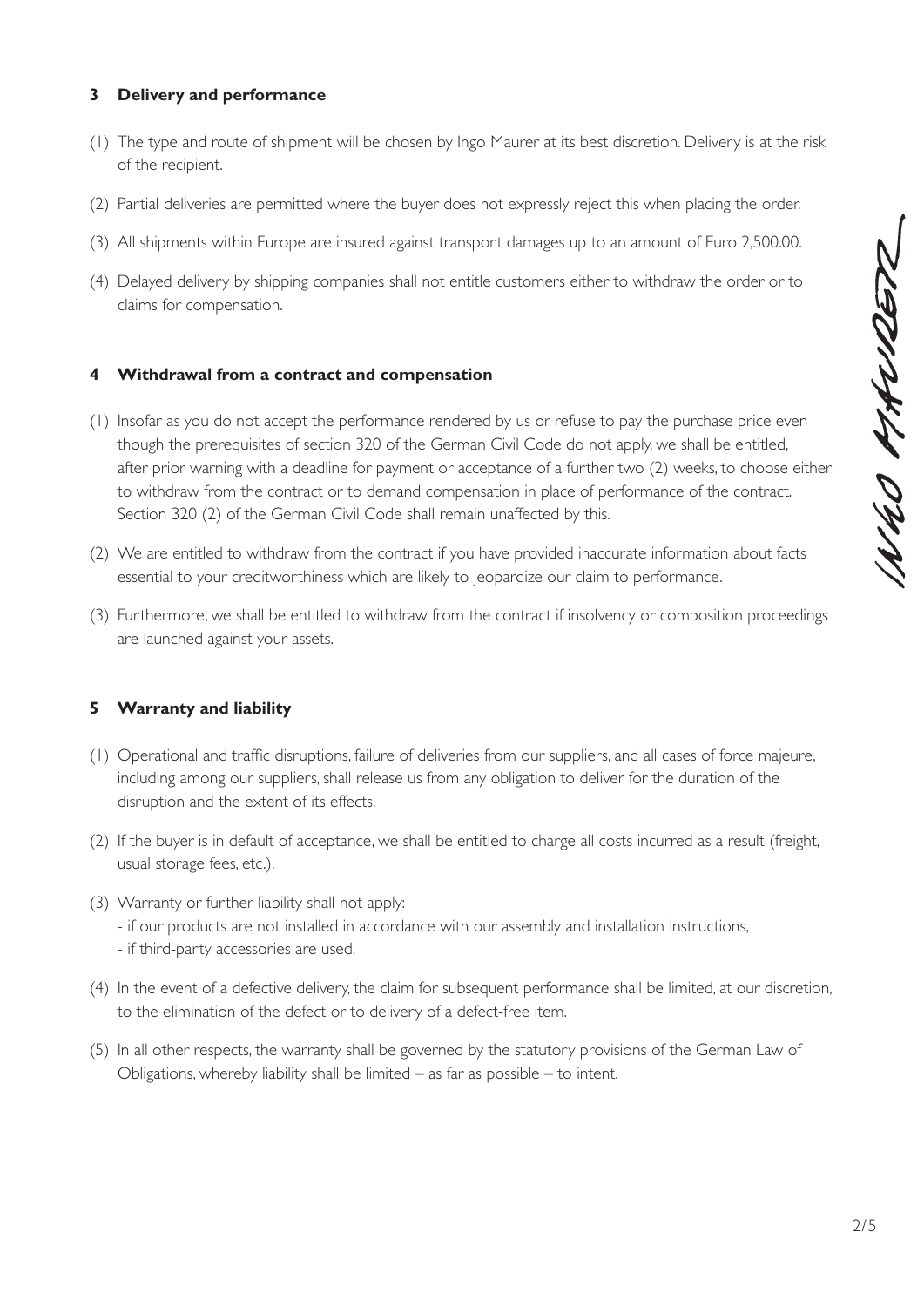# 1N40 MAW2ER

# **6 Transport damage, notice of defects**

- (1) Transport damage must be reported to Ingo Maurer (not its trade representatives) in writing within five (5) days of receipt of the goods.
- (2) Visible quality defects must be reported immediately to Ingo Maurer; sections 377 and 379 of the German Commercial Code remain unaffected.
- (3) Defects caused by inappropriate storage, incorrect use, excessive load stresses or non-compliance with our instructions are not covered by the warranty.
- (4) Changes to construction and shape or deviations in color or surface (particularly with fabrics and natural materials) are possible and do not constitute grounds for complaint.
- (5) Where no warranty claims are asserted, buyers are not entitled to return goods without our written agreement; otherwise, we retain the right to refuse acceptance of the consignment.
- (6) Where an item returned due to a complaint proves to function flawlessly in testing, Ingo Maurer is entitled to charge the costs incurred for the functional test by way of compensation where the buyer is at fault. The buyer shall be deemed at fault in particular if the complaint is made on the basis of obvious incorrect operation of the flawlessly functioning product or in abuse of rights.

### **7 Prices and payment terms**

- (1) All prices are ex works, including packaging but excluding shipping costs and statutory value added tax, unless otherwise stated in our current price list.
- (2) The price is based on the price list valid at the time of delivery.
- (3) Delivery will take place exclusively against advance payment.
- (4) In case of doubt concerning the buyer's ability or willingness to pay, Ingo Maurer is entitled to withdraw from the contract.
- (5) Delivery and payment terms are to be deduced from the order confirmation/delivery note/invoice. I ndividual payment agreements must be made in writing.
- (6) Payment deadlines shall apply from the date of the invoice and not from the date of receipt of the goods. Discounts can only be deducted if all invoices due by this date are paid at the same time at the latest.
- (7) he buyer shall be in default of payment with all liabilities no later than two (2) weeks from receipt of the invoice. All liabilities will be subject to interest within the scope of the delay in payment pursuant to clause 6 (7), point 1, in accordance with sections 247 and 288(2) of the German Civil Code (basic interest rate plus nine percent). The right to claim further damages caused by default is reserved in individual cases.
- (8) Buyers are not entitled to offset against our claims unless the counterclaims are legally established or undisputed. Buyers are also entitled to offset against our claims if they assert notices of defects or counterclaims from the same purchase contract.
- (9) As buyer, you may only exercise a right of retention if your counterclaim relates to the same purchase contract.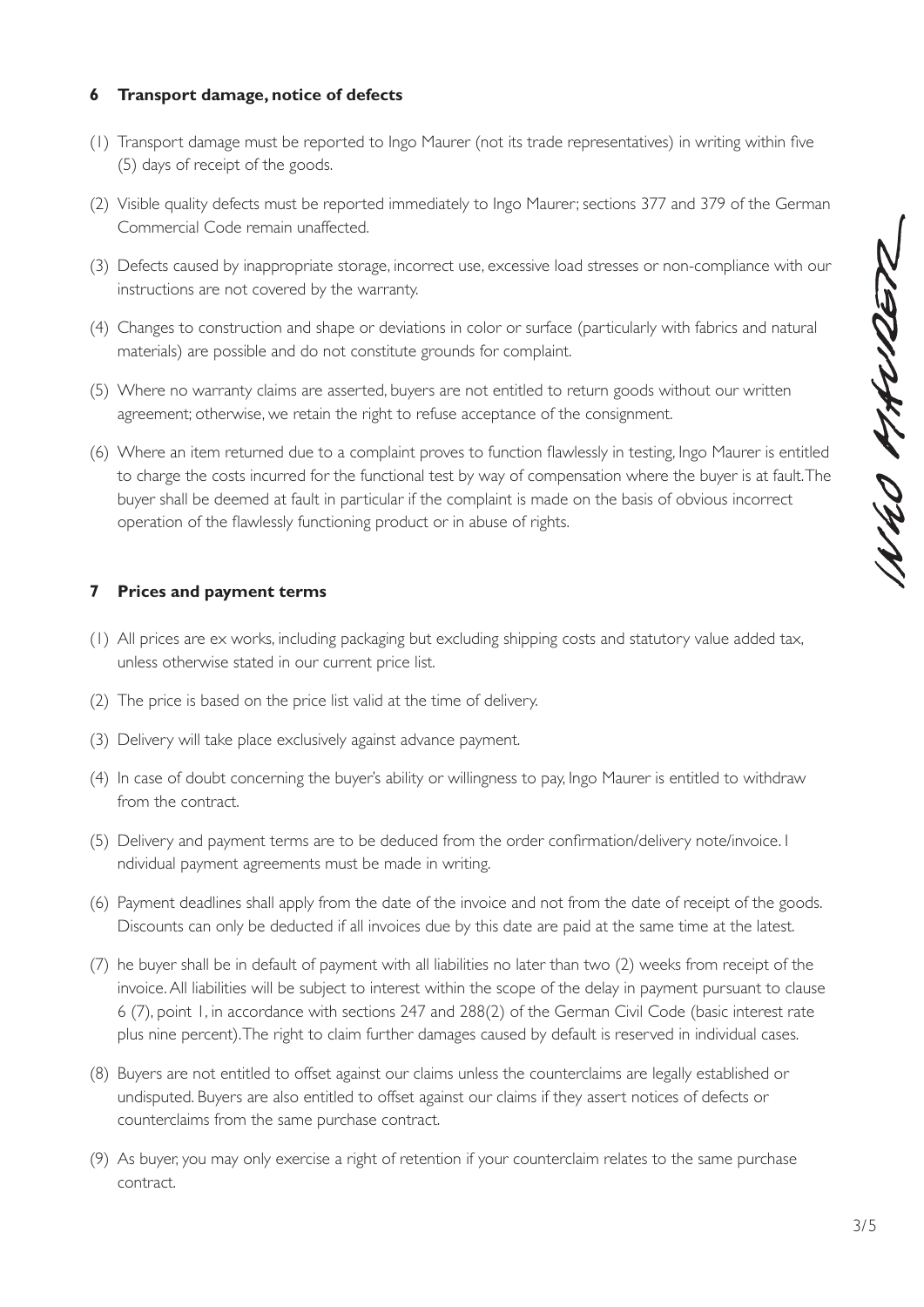(10)The cession of claims against Ingo Maurer GmbH arising from this contract shall only be effective with the latter's consent.

# **8 Liability and limitation**

- (1) We exclude any liability for damages unless a guarantee has been given for the specific quality or a defect has been fraudulently concealed. The exclusion of liability shall not apply to claims for damages of any kind if Ingo Maurer as the seller, its legal representative or its vicarious agents have neglected its/their obligations with gross negligence or intent, or to claims for damages in the event of injury to life, limb or health, or in the event of a violation of essential contractual obligations if such obligations have been violated negligently; in these circumstances liability shall be limited to typical contractual and foreseeable damages.
- (2) Claims for defects and damage compensation claims directly connected to a defect shall become statute-barred within one year after handover of the goods.

### **9 Retention of title**

- (1) We retain title to the delivered goods until the buyer has settled all obligations arising from the business relationship.
- (2) The buyer may sell the goods in the ordinary course of business, provided that he meets his obligations arising from the business relationship with us in due time.
- (3) If the buyer is in default of payment by more than 30 calendar days, we are entitled to demand the temporary surrender of goods to which we retain the title at the buyer's expense.
- (4) At our request, the buyer must provide us with all the necessary information on the inventory of goods to which we hold the title.
- (5) Pledging and transferring by way of security are not permitted.

### **10 Model protection**

- (1) Our models are protected by law.
- (2) Imitations will result in legal prosecution. This also applies to designs we produce at the request of a buyer.

### **11 Data protection policy**

We collect, process and use personal data relating to the buyer, in particular contact details, for processing the order, including the e-mail address of the buyer where this is provided. In order to check creditworthiness, we may use information (e.g. including a so-called score value) from external service providers to help us make a decision, and we make the method of payment dependent on this. Such information also includes information about the address. This is for the purposes of contract processing and relates to Art. 6(b) of the GDPR. For details, please refer to our data privacy policy.

WHO MANDER